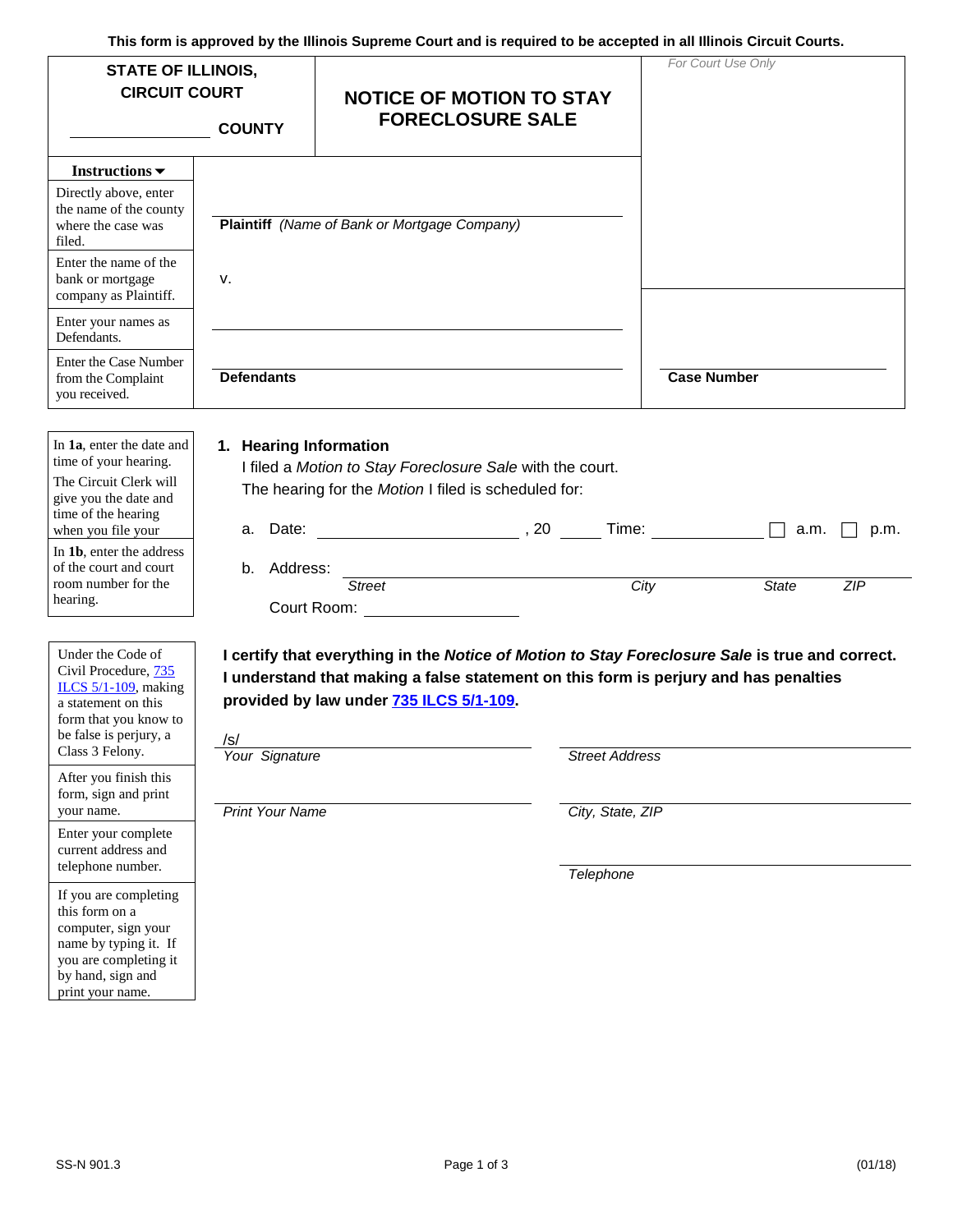## **PROOF OF DELIVERY**

| In 1a, enter the name,<br>mailing address, and<br>email address of the<br>party or lawyer to<br>whom you sent the<br>document.<br>In 1b, check the box to | 1. | a. | I sent this document:<br>To:<br>Name: | First                                                                                                   |                                   | Middle                                                     |      | Last                                                                         |            |
|-----------------------------------------------------------------------------------------------------------------------------------------------------------|----|----|---------------------------------------|---------------------------------------------------------------------------------------------------------|-----------------------------------|------------------------------------------------------------|------|------------------------------------------------------------------------------|------------|
| show how you sent the                                                                                                                                     |    |    | Address:                              |                                                                                                         |                                   |                                                            |      |                                                                              |            |
| document, and fill in                                                                                                                                     |    |    |                                       | Street, Apt #                                                                                           |                                   |                                                            | City | <b>State</b>                                                                 | <b>ZIP</b> |
| any other information<br>required on the blank                                                                                                            |    |    | Email address:                        |                                                                                                         |                                   |                                                            |      |                                                                              |            |
| lines.                                                                                                                                                    |    |    |                                       |                                                                                                         |                                   |                                                            |      |                                                                              |            |
| <b>CAUTION:</b> If the                                                                                                                                    |    | b. | By:                                   |                                                                                                         | Personal hand delivery            |                                                            |      |                                                                              |            |
| other party does not                                                                                                                                      |    |    |                                       |                                                                                                         |                                   |                                                            |      | Regular, First-Class Mail, put into the U.S. Mail with postage paid at:      |            |
| have a lawyer, you may<br>send the document by                                                                                                            |    |    |                                       |                                                                                                         |                                   |                                                            |      |                                                                              |            |
| email only if the other                                                                                                                                   |    |    |                                       |                                                                                                         | Address of Post Office or Mailbox |                                                            |      |                                                                              |            |
| party has listed their<br>email address on a                                                                                                              |    |    |                                       |                                                                                                         |                                   | Third-party commercial carrier, with delivery paid for at: |      |                                                                              |            |
| court document.                                                                                                                                           |    |    |                                       |                                                                                                         |                                   | Name (for example, FedEx or UPS) and office address        |      |                                                                              |            |
|                                                                                                                                                           |    |    |                                       |                                                                                                         |                                   |                                                            |      | The court's electronic filing manager (EFM) or an approved electronic filing |            |
|                                                                                                                                                           |    |    |                                       |                                                                                                         | service provider (EFSP)           |                                                            |      |                                                                              |            |
|                                                                                                                                                           |    |    |                                       |                                                                                                         |                                   | Email (not through an EFM or EFSP)                         |      |                                                                              |            |
|                                                                                                                                                           |    |    |                                       |                                                                                                         | Mail from a prison or jail at:    |                                                            |      |                                                                              |            |
|                                                                                                                                                           |    |    |                                       |                                                                                                         |                                   |                                                            |      |                                                                              |            |
| In c, fill in the date and                                                                                                                                |    |    |                                       | Name of prison or jail                                                                                  |                                   |                                                            |      |                                                                              |            |
| time that you sent the                                                                                                                                    |    | c. | On:                                   |                                                                                                         |                                   |                                                            |      |                                                                              |            |
| document.                                                                                                                                                 |    |    | Date                                  |                                                                                                         |                                   |                                                            |      |                                                                              |            |
|                                                                                                                                                           |    |    | At:<br>Time                           |                                                                                                         | a.m.                              | p.m.                                                       |      |                                                                              |            |
| In 2, if you sent the                                                                                                                                     |    |    |                                       |                                                                                                         |                                   |                                                            |      |                                                                              |            |
| document to more than                                                                                                                                     | 2. |    | I sent this document:                 |                                                                                                         |                                   |                                                            |      |                                                                              |            |
| 1 party or lawyer, fill in                                                                                                                                |    |    |                                       |                                                                                                         |                                   |                                                            |      |                                                                              |            |
| a, b, and c. Otherwise<br>leave 2 blank.                                                                                                                  |    | a. | To:                                   |                                                                                                         |                                   |                                                            |      |                                                                              |            |
|                                                                                                                                                           |    |    | Name:                                 |                                                                                                         |                                   |                                                            |      |                                                                              |            |
|                                                                                                                                                           |    |    |                                       | First                                                                                                   |                                   | Middle                                                     |      | Last                                                                         |            |
|                                                                                                                                                           |    |    | Address:                              | Street, Apt #                                                                                           |                                   |                                                            | City | <b>State</b>                                                                 | <b>ZIP</b> |
|                                                                                                                                                           |    |    | Email address:                        |                                                                                                         |                                   |                                                            |      |                                                                              |            |
|                                                                                                                                                           |    |    |                                       |                                                                                                         |                                   |                                                            |      |                                                                              |            |
|                                                                                                                                                           |    |    | b. By:                                |                                                                                                         | Personal hand delivery            |                                                            |      |                                                                              |            |
|                                                                                                                                                           |    |    |                                       |                                                                                                         |                                   |                                                            |      | Regular, First-Class Mail, put into the U.S. Mail with postage paid at:      |            |
|                                                                                                                                                           |    |    |                                       |                                                                                                         |                                   |                                                            |      |                                                                              |            |
|                                                                                                                                                           |    |    |                                       |                                                                                                         | Address of Post Office or Mailbox |                                                            |      |                                                                              |            |
|                                                                                                                                                           |    |    |                                       |                                                                                                         |                                   | Third-party commercial carrier, with delivery paid for at: |      |                                                                              |            |
|                                                                                                                                                           |    |    |                                       |                                                                                                         |                                   |                                                            |      |                                                                              |            |
|                                                                                                                                                           |    |    |                                       |                                                                                                         |                                   | Name (for example, FedEx or UPS) and office address        |      |                                                                              |            |
|                                                                                                                                                           |    |    |                                       | The court's electronic filing manager (EFM) or an approved electronic filing<br>service provider (EFSP) |                                   |                                                            |      |                                                                              |            |
|                                                                                                                                                           |    |    |                                       |                                                                                                         |                                   |                                                            |      |                                                                              |            |
|                                                                                                                                                           |    |    |                                       |                                                                                                         |                                   | Email (not through an EFM or EFSP)                         |      |                                                                              |            |
|                                                                                                                                                           |    |    |                                       |                                                                                                         | Mail from a prison or jail at:    |                                                            |      |                                                                              |            |
|                                                                                                                                                           |    |    |                                       | Name of prison or jail                                                                                  |                                   |                                                            |      |                                                                              |            |